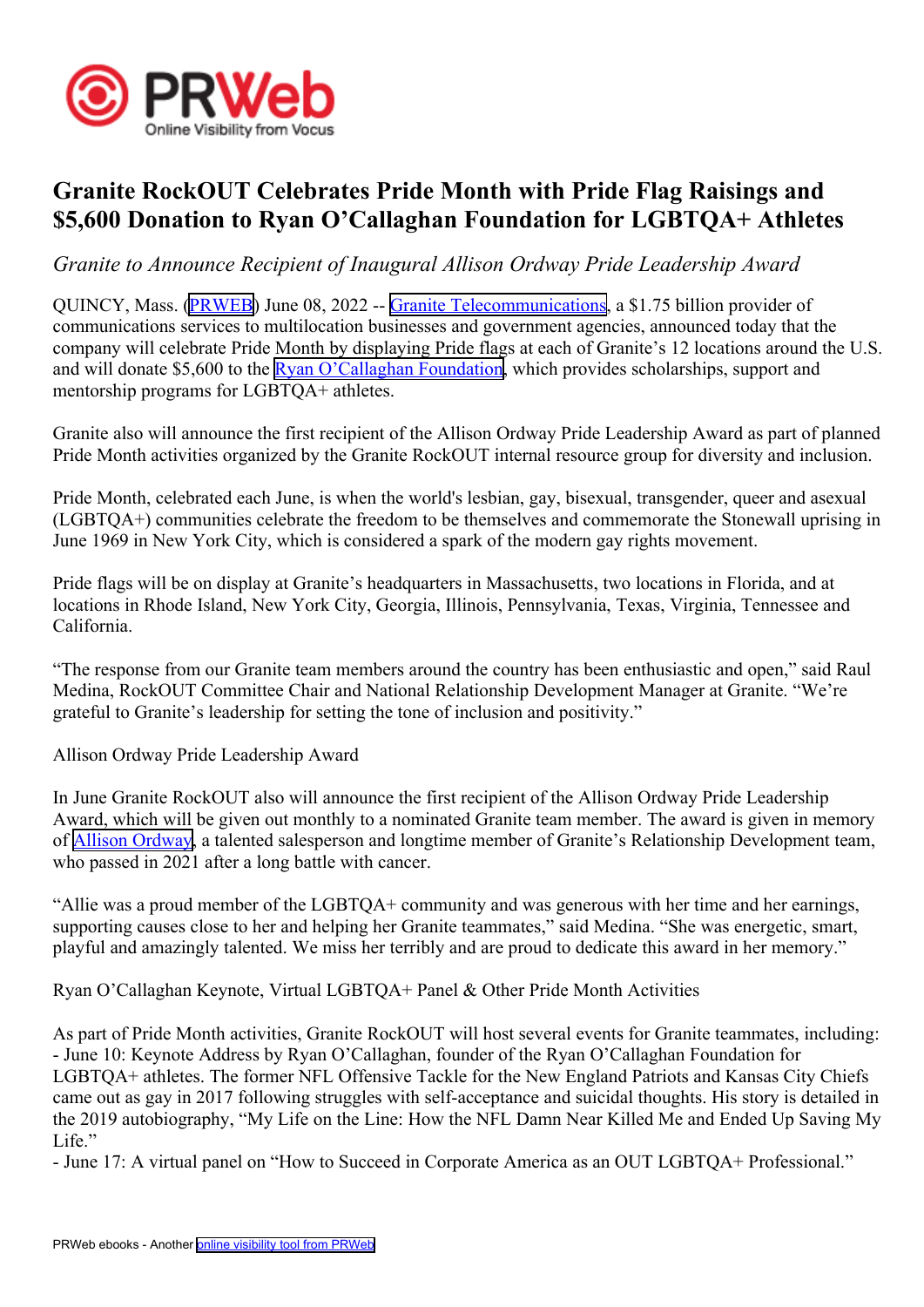

Scheduled panelists include:

- [Colby](https://www.linkedin.com/in/colbycycles/) Clark, Enterprise Solution Consultant at Five9
- Trevor [Boylston](https://www.linkedin.com/in/trevor-boylston-cpsm-cpsd-4702444/), CPSM, CPSD, Sourcing and Supplier Diversity Professional at Boston Scientific
- R. Mitchell [Thomas](https://www.linkedin.com/in/rmitchellthomas/), Senior Analyst at Blue Cross Blue Shield of Massachusetts
- Peg [McDermott](https://www.linkedin.com/in/pegmcdermott/), President, COGO Interactive
- Other Pride Month activities include wellness and self-care events.

## About Granite RockOUT

At Granite, diversity and inclusion are business priorities and integral to the company's culture. Granite RockOUT was formed in 2019 to suppor<sup>t</sup> Granite's LGBTQA+ community and their allies. Its mission is to create <sup>a</sup> culture of positivity and acceptance within the Granite workplace so that all teammates feel welcome and enjoy their work environment.

## About Granite

Granite delivers advanced communications solutions to businesses and governmen<sup>t</sup> agencies throughout the United States and Canada. The \$1.75 billion company serves more than two-thirds of Fortune 100 companies and has 1.75 million voice and data lines under management, supporting more than 650,000 locations. Founded in 2002, Granite has grown to be one of the largest independent telecommunications providers in the U.S. by simplifying sourcing and managemen<sup>t</sup> of voice, data and cellular service with <sup>a</sup> single point of contact and consolidated invoicing for all locations nationwide. Today, Granite supports customers with <sup>a</sup> wide range of advanced business communications services, including access, UCaaS, mobile voice and data, and MSP solutions for SD-WAN, monitoring and network management. Granite employs more than 2,250 people at its headquarters in Quincy, Mass. and 11 regional offices nationwide. For more information, visit gran[itenet.com](https://www.granitenet.com/).